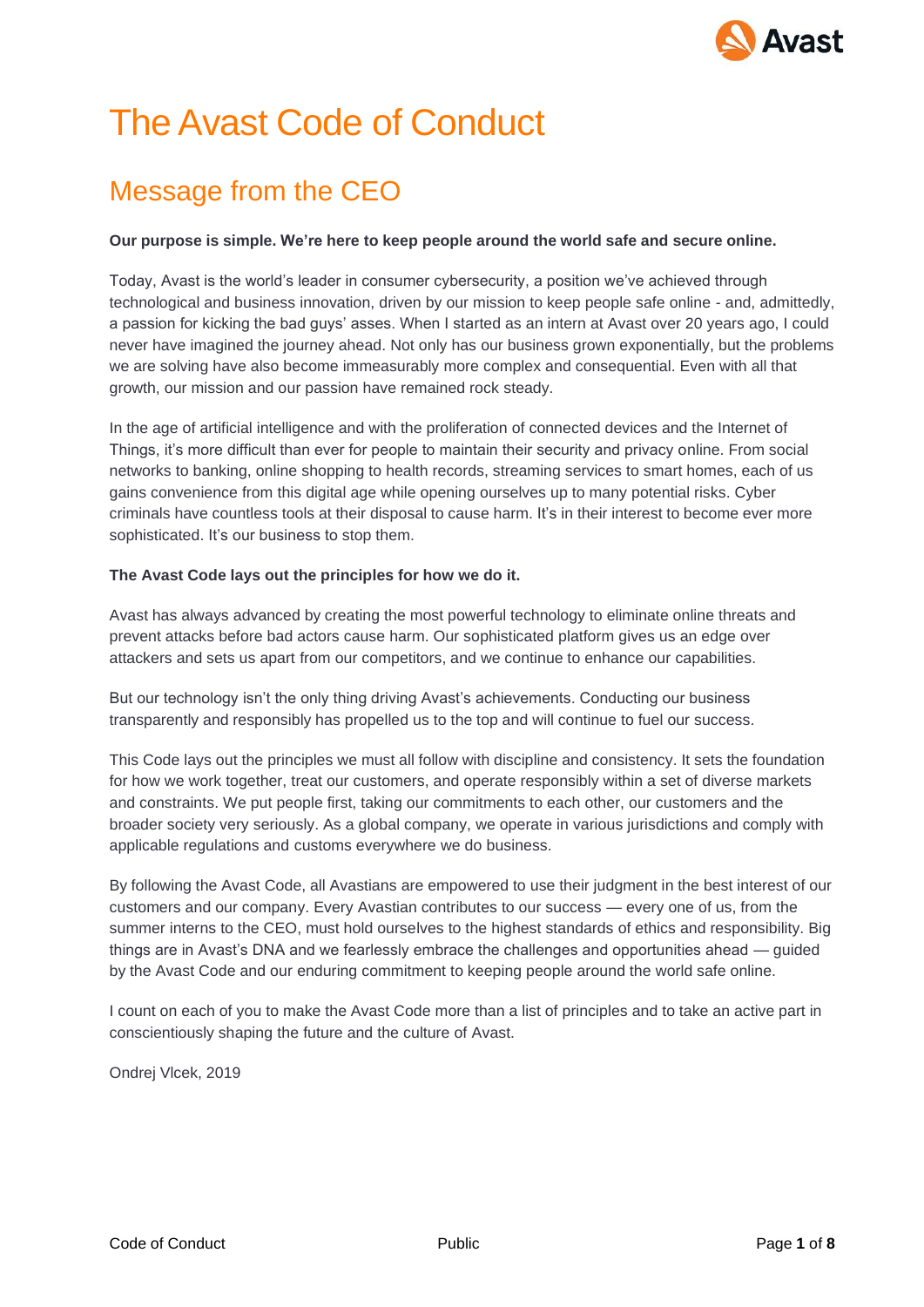

## Avast's Vision and Mission

At Avast, we believe everyone has the right to be safe. We are dedicated to creating a world that provides safety and privacy for all, no matter who you are, where you are, or how you connect.

We have grown into one of the largest cybersecurity firms in the world by constantly striving for excellence in everything we do. We are industry leaders dedicated to protecting people from security [threats b](https://www.avast.com/c-online-threats)efore they happen. We stay flexible and adaptable, creating an atmosphere where everyone's voice counts. And we always take a customer-first approach.

### About the Code

Avast's Code of Conduct (Avast Code) is an overarching policy that describes what we expect of all **Avast personnel** and what you should expect from your colleagues. Several sections make reference to additional policies that describe these expectations in greater detail. These policies also apply to all Avast personnel, and you are expected to know and abide by the policies that are relevant to your area of work.

Throughout this Code, you'll find some bold terms, which are defined in the glossary at the end of this document.

### Workplace expectations

Successful teams, loyal customers and strong relationships all require trust. Our workplace rules are aimed at creating the trust our team needs to succeed.

#### Customer first

We are building a long-term, sustainable, ethical business, and our success rests on building customer trust and maintaining customer satisfaction. The people we protect – our customers – are the focus of everything we do. From product innovation to creation and design, from marketing and product communications to customer support, creating positive customer experiences is paramount.

#### **Respect**

We treat others with respect and dignity at all times and in all forms of communication throughout the company. We can disagree but should still seek common ground in our shared mission and appreciate that our differences can make us stronger. Remember, when someone has a different opinion, if you listen with an open mind, you may learn something new. For more specific information, please see the Speaking Up and Working Together communication guidelines.

#### Diversity and inclusion

Avast values diversity and will recruit and promote employees based on their suitability for the job and Avast's needs. We never discriminate against any race, religion, national or ethnic origin, color, gender, sexual orientation, age, marital status, or disability.

Avast provides all employees with equal opportunity to develop themselves and their careers.

For more information, please see Avast's Diversity and Recruitment policies.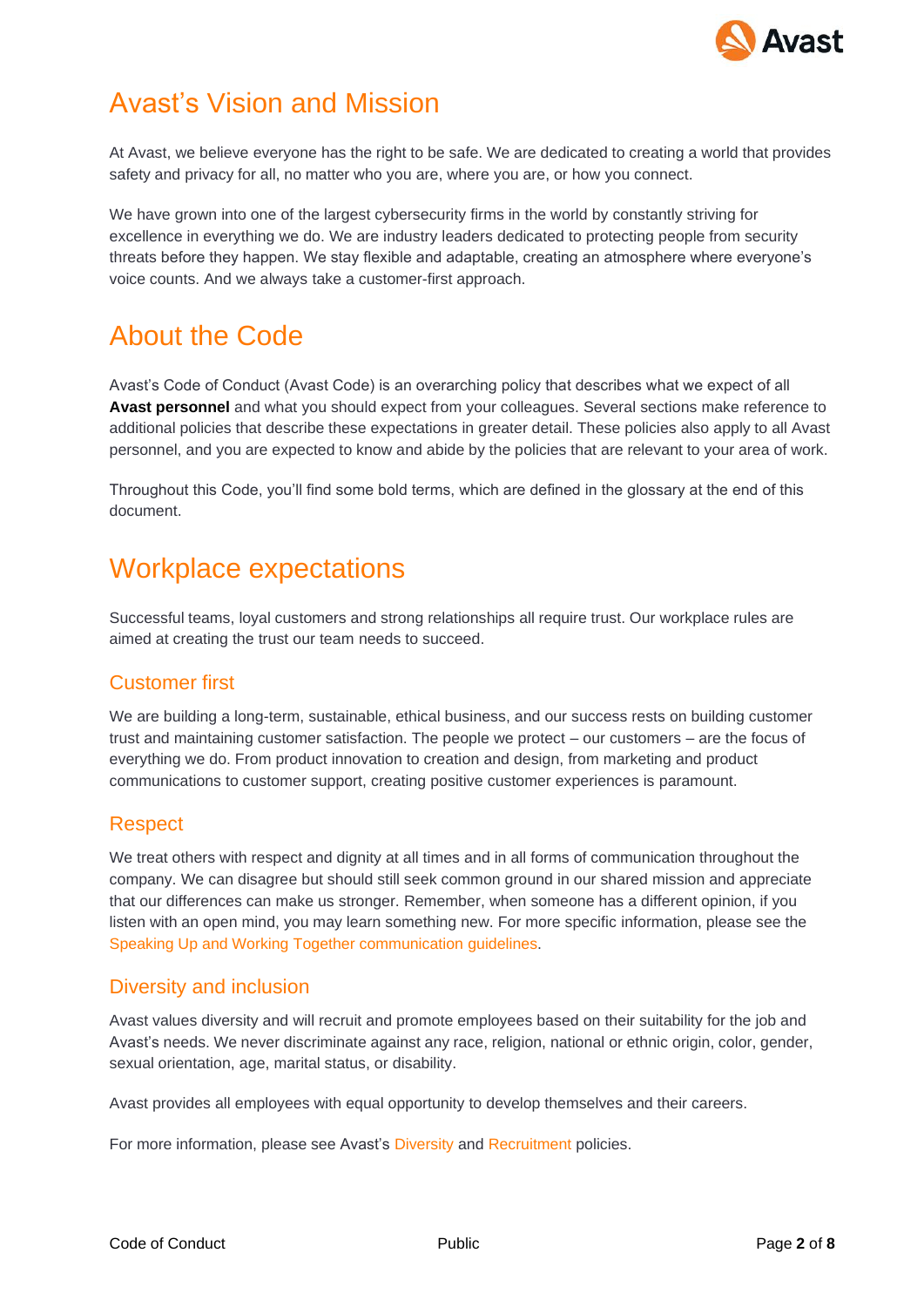

### Safe workplace

We don't engage in or tolerate any sexual, physical, or verbal (including online) harassment or bullying of Avast personnel, business partners, suppliers, or customers. All employees are expected to be open, honest, and courteous with each other, and to be professional and courteous with all those that we deal with in a business context. In short, treat others as you wish to be treated.

## Public engagement and obligations

### Public disclosure

We are responsible for providing full and accurate information in public disclosures about our financial condition and results of operations. All public filings must include full, fair, accurate, timely and clear disclosure. To ensure that we are able to present a balanced, consistent and understandable assessment of the company's position and prospects, Avast has put in place comprehensive accounting policies and procedures, to which adherence is mandatory. For more information on any financial policy, please refer to the Avast Finance Manual.

#### Tax and record keeping

Avast personnel must make honest declarations of business expenses, and provide receipts as detailed in our Travel & Expense Policy. Where Avast personnel receive a taxable benefit in connection with their employment, they must declare that benefit to the responsible tax authority. This includes non-cash benefits, like vacations or gifts.

#### Community engagement

Avast promotes and supports community engagement. As a member of the Avast team, you are encouraged to participate in community and civic affairs. However, we ask that you avoid any outside personal interest or activity that will interfere with your duties to Avast.

#### Care of the environment

Where it is in our power to do so, we will avoid or mitigate any harmful effects of our operations on the natural environment and resources.

#### Political donations and lobbying

Avast does not directly or indirectly participate in party politics or make payments to political parties or individual politicians, but we will represent our views to governments and others on matters affecting our business interests and those of shareholders, employees, and customers.

### Business ethics

Avast respects the traditions and cultures of each country in which it operates. We comply with all laws and regulations. Where there is a conflict between local laws or customs and the principles and values set out in the Code, you must apply whichever sets the highest standard of behavior.

Certain behavior may be a red flag that someone is acting or plans to act unethically. For instance, if you hear someone say any of the following, consider carefully whether their next action is ethical or appropriate!

• *"Well, maybe just this once."*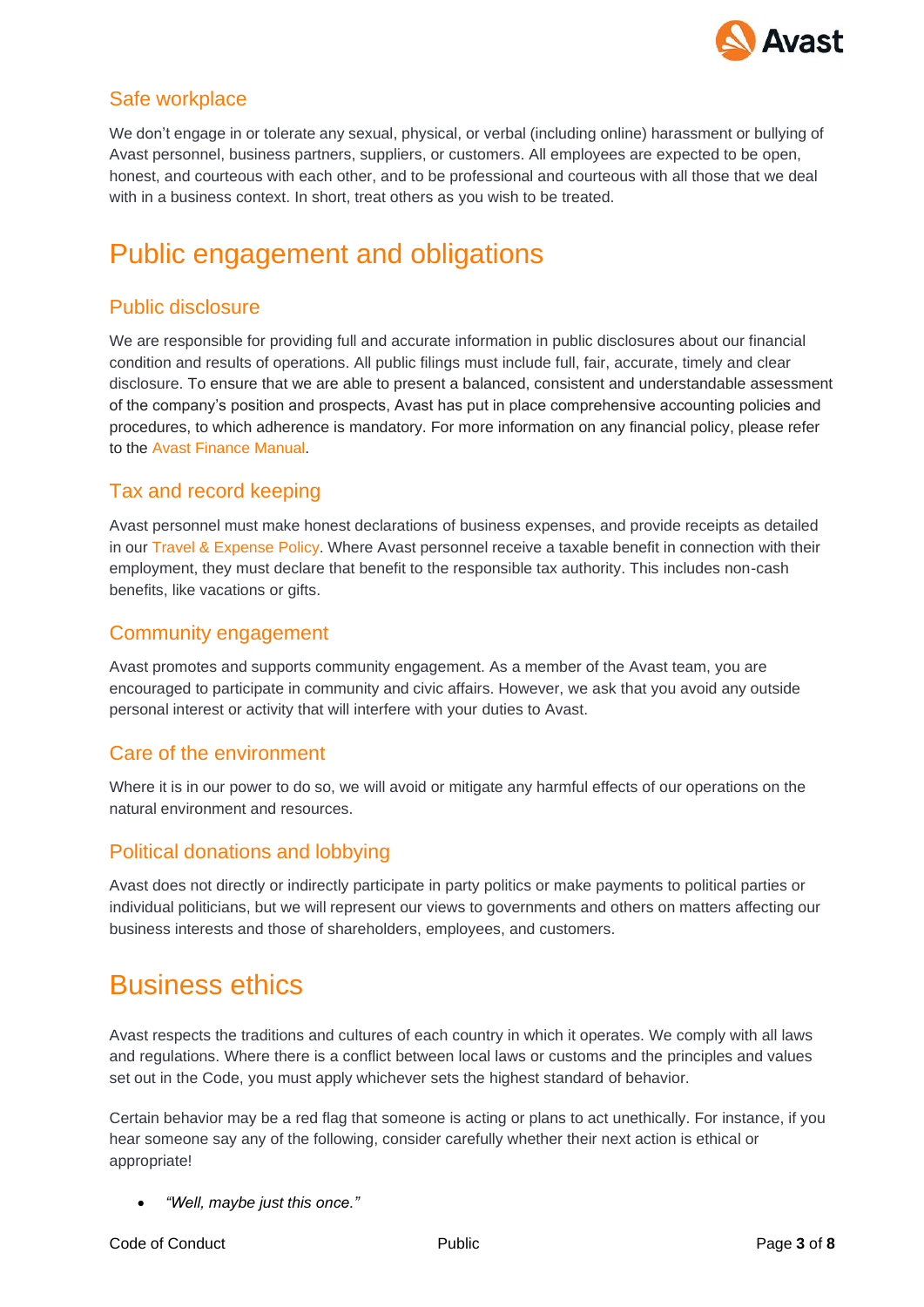

- *"No one will ever know."*
- *"It doesn't matter how it gets done as long as it gets done."*
- *"It sounds too good to be true."*
- *"Everyone does it."*
- *"Shred that document."*
- *"We can hide it."*
- *"What's in it for me?"*
- *"Don't ask questions."*
- *"Don't write it down."*
- *"We didn't have this conversation."*

#### Conflict of interest

Avast personnel may not engage in activity for personal gain which conflicts with Avast's business interests. A conflict of interest may arise when you, a relative, or a friend receives a personal benefit as a result of your position at Avast. Any such personal interest must be disclosed. For more information and further guidance on this subject see Avast's Conflict of Interest Policy.

#### No corruption or bribery

Corruption or bribery occurs when someone offers a benefit, financial or otherwise, to another person in return for an improper favor or other advantage (perceived or actual). We never engage in these behaviors, and Avast personnel must be careful to avoid any appearance of bribery or corruption, whether intended or not. For more details and further guidance, see Avast's Anti-Corruption Policy.

Business transactions between Avast and shareholders, directors, and persons exercising significant influence over the company are governed by the Related Party Transaction Policy.

#### Gifts and entertainment

If you have something to give customers, partners, or distributors, you must be sure it does not influence the recipient's objectivity or make the recipient feel obligated to you or the company. If in doubt, obtain prior approval from your manager.

If you receive something from suppliers or other business partners, this could be viewed as them trying to bribe you in order to curry favor or get something in return. Avast deals with its suppliers and business partners objectively, and we don't engage in that kind of behavior. All Avast personnel should observe the following principles:

- Don't solicit gifts or favors
- Never accept gifts in the form of money
- Gifts with a nominal value (value should be less than USD 100 or equivalent) may be given or accepted, as long as they do not place the recipient under any obligation, can't be misconstrued as a bribe, and can be reciprocated at the same level.
- Report any offer of small but recurring gifts, such as regular meals or drinks, to your manager, who will determine whether you may accept such gifts or must refuse them.
- Report any other gifts or favors that are unusual or disproportionate or have questionable purposes immediately to your manager.

When in doubt as to whether a contemplated gift or payment may violate anti-corruption laws, talk to your manager or the legal department before taking any action. This is outlined in detail in Avast's Anti-Corruption Policy.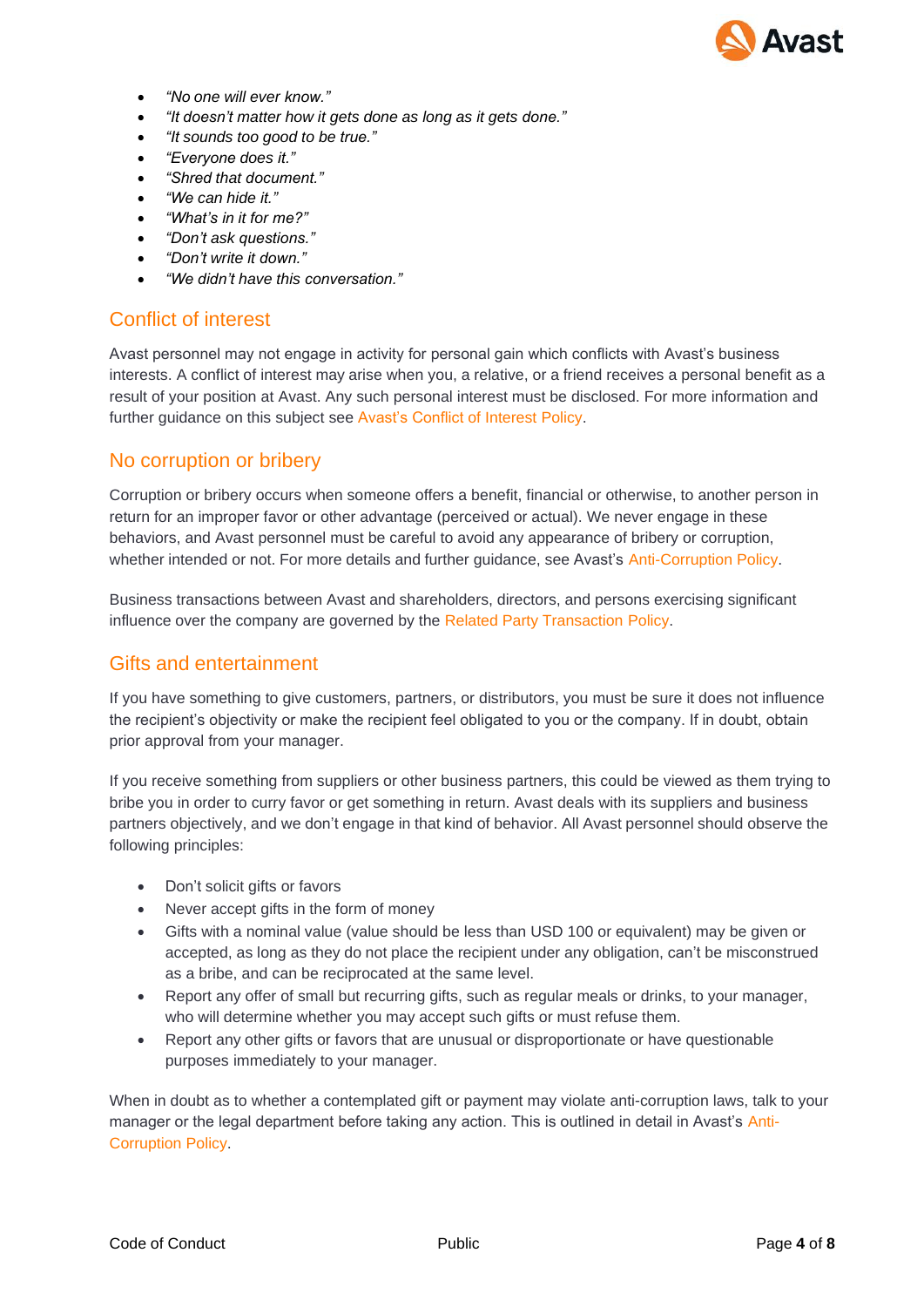

#### Selecting and working with suppliers

Avast selects its suppliers based on fair and robust selection processes, taking into account the quality and cost of service delivery. We will pay our suppliers, subcontractors, distributors, and agents in accordance with the agreed upon terms. Every supply must be documented by a written order or a written contract. Further information on how we select and work with suppliers can be found in the Avast Purchase to Pay Policy.

#### Anti-money laundering laws and sanctions

Avast is committed to business practices that prevent **money laundering**. Money laundering is the practice of concealing the origin of proceeds derived from criminal activities. In addition, we have implemented systems to ensure that our products are not distributed to users in sanctioned countries or to certain individuals designated as denied persons. For further information, see Avast's Sanctions, Anti-Money Laundering and Counter Terrorist Financing Policy.

### Protection and responsible use of information

### Confidential information

Protecting the confidentiality of our business information is critical to Avast's success and business integrity. **Confidential information** is any information about Avast or its business partners that is not generally known to the public and which Avast or its partners have a legitimate interest in protecting from disclosure. Unauthorized disclosure could damage Avast or give an unfair advantage to others. Confidential information includes information about new products, pricing, software development, source codes, data of third parties, personal data, **inside information**, or Avast strategies. It also includes information received from a business partner which Avast is contractually bound by a duty of confidentiality not to disclose.

Confidential information must be actively protected. Avast personnel must not disclose confidential information to third parties or to colleagues that do not need to know such information without prior authorization. Business partners should be contractually bound by a duty of confidentiality.

- Ask yourself the following questions when considering whether to share information:
- Is the information beneficial to Avast, Avast shareholders and my colleagues?
- Am I sure that it is not inside information?
- Would I be comfortable if it appeared in a newspaper?
- Has this person been authorized to receive this information?

As always, if you are not sure about whether to disclose information, check with your manager or the Legal Department.

#### Non-public information

Anything learned about Avast that has not been revealed publicly may constitute **inside information** if it is might have a significant effect on the price of the Company's shares.

Avast employees may not disclose inside information to anyone. Employees who think that they may possess inside information should consult with the General Counsel before trading with Avast securities or sharing any such information.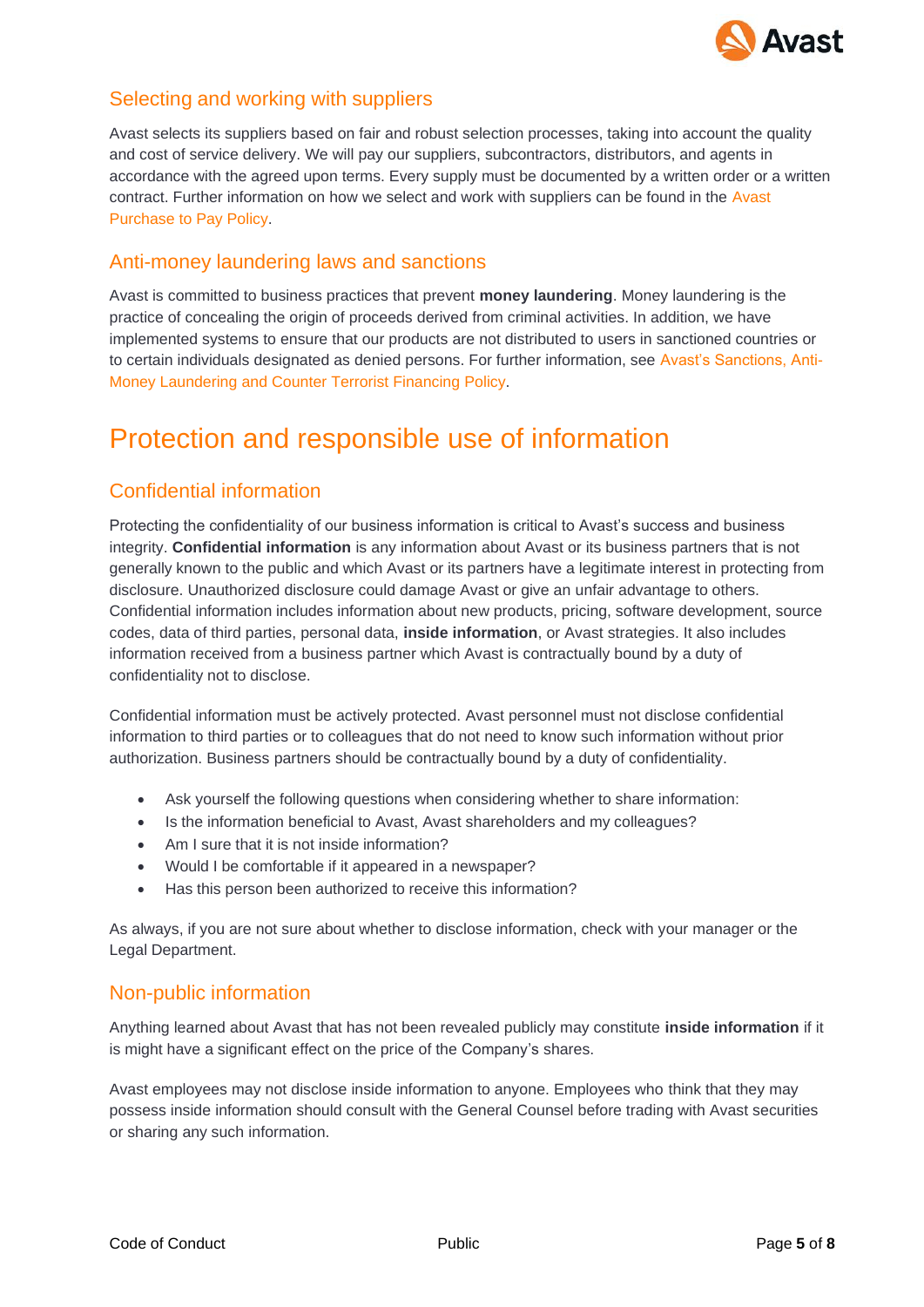

For more information and further guidance on dealings with Avast securities see our Group-Wide Dealing Policy. Avast's Inside Information Disclosure Policy contains detailed explanations on what constitutes inside information and how to deal with it.

Examples of potential inside information include (but are not limited to):

- Information that Avast is about to win or lose a large contract
- Information that Avast is about to announce a major change in strategy or an important new product
- Information that Avast is about to acquire a company or sell a division or product
- Information about potentially significant financial data
- Information about developments in lawsuits or regulations that will significantly impact Avast
- Significant information about an important Avast customer, supplier or other business partner

#### Data protection

Avast collects and processes **personal data** and information, mainly of its customers and employees. Avast will only collect and retain personal data and information that is required for Avast's effective operation or as required by law. Avast's collection, processing, and use of such information from employees is outlined in the Employee Personal Data Notice.

All Avast personnel must keep personal data of customers confidential, and treat all such data in accordance with the principles and rules laid out in the comprehensive Avast Data Guide. You may access *only* such personal data and information that is necessary for the performance of your job. It is a violation of this Code and our information security policies to use personal data for your own benefit or private purposes, and such a breach may result in disciplinary action.

#### Information security

Avast protects all information in its possession from misuse. This includes information about users, customers, business partners, employees, or the Avast business. All Avast personnel should protect any data, information, hardware and software in Avast's possession from unauthorized access, use, disclosure, modification, recording, or destruction. For further information and guidance, please see Avast's Information Security policies.

### If the Code is broken

We commit to upholding the highest ethical standards at Avast, and we are all responsible for following the principles outlined in the Avast Code and in each of Avast's policies, which are in place to protect our business and ensure we are set up for success.

#### Reporting concerns

If you suspect a violation of the Code or one of our core policies, you have an obligation to report it. If you are ever uncertain about the ethics of a certain situation, talk to a manager or executive, HR, or the Legal Department.

#### How we respond to concerns

When an Avast manager or executive receives a report or is told that the Avast Code has been or is being violated, the manager or executive needs to maintain the trust that has been given by the person reporting it. Managers and executives must take reports of Code violations seriously, and promptly take appropriate action to investigate the issue.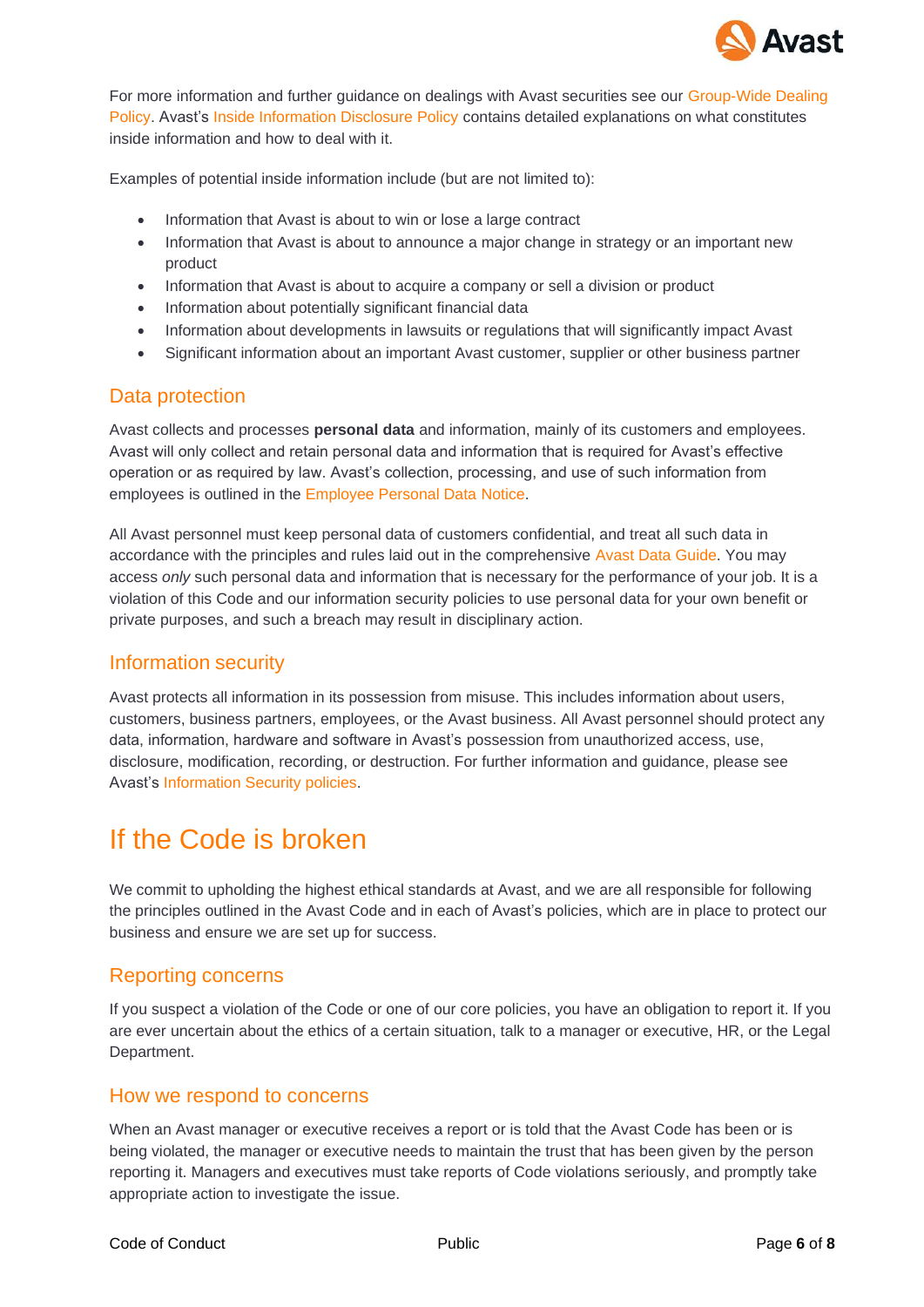

Managers must respond to reports and concerns about code violations by

- Taking the concern seriously
- Clarifying what was said
- Ensuring they have the full picture
- Not jumping to conclusions
- Keeping an open mind
- Maintaining confidentiality
- Resolving the issue, if possible
- Escalating to the appropriate team or person, if necessary

#### Reporting a concern confidentially

Formal grievances can be raised to HR according to the guidance outlined in the Grievance Procedure. In instances where you do not feel comfortable reporting in accordance with the Grievance Procedure, you may use the Avast Ethics & Reporting Line, which is accessible a[t http://www.avast.ethicspoint.com, t](http://www.avast.ethicspoint.com/)o report violations of this Code, on a confidential basis. You may report a concern online or over the phone.

| <b>Country</b>          | <b>Line Type</b> | <b>Dial-in Number(s)</b>                                                                  | <b>Access code</b> |
|-------------------------|------------------|-------------------------------------------------------------------------------------------|--------------------|
| <b>Australia</b>        | <b>ITFS</b>      | 1800 79 2095                                                                              | NA.                |
| Canada                  | <b>DD</b>        | 18558621160                                                                               | <b>NA</b>          |
| China (incl. Hong Kong) | DA               | 10 811 (Southern)<br>108 888 (Northern)                                                   | 855 862 1160       |
| <b>Czech Republic</b>   | <b>ITFS</b>      | 800 143 875                                                                               | <b>NA</b>          |
| Germany                 | DA               | 0800 225 5288                                                                             | 855 862 1160       |
| Japan                   |                  | 0034 811 001 (NTT)<br>00 539 111 (KDDI)<br>00 663 5111 (Softbank Telecom)                 | 855 862 1160       |
| <b>Netherlands</b>      | <b>GIS</b>       | 0800 292 9255                                                                             | NA.                |
| <b>Norway</b>           | <b>ITFS</b>      | 800 13955                                                                                 | <b>NA</b>          |
| <b>Russia</b>           | DA               | 363 2400 (Moscow or St Petersburg)<br>8^10 800 110 1011<br>(^ indicates second dial tone) | 855 862 1160       |
| <b>Serbia</b>           | <b>GIS</b>       | 0800 190 968                                                                              | <b>NA</b>          |
| <b>Slovakia</b>         | DA               | 0 800 000 101                                                                             | 855 862 1160       |
| <b>Switzerland</b>      | DA               | 0800 890011                                                                               | 855 862 1160       |
| Taiwan                  | DA               | 00 801 102 880                                                                            | 855 862 1160       |
| <b>United Kingdom</b>   | <b>ITFS</b>      | 0808 234 7272                                                                             | <b>NA</b>          |
| <b>United States</b>    | DD               | 855 862 1160                                                                              | NA.                |

*Note:* If the call type is DA, you will first dial a local dial-in number and then at the prompt enter a unique number for your organization (access code). Some countries may have multiple dial in numbers. For DD (Direct Dial), ITFS (International toll free service), and GIS (Global inbound service) lines, you will dial the number and be connected directly to the hotline.

You can speak to an agent in English or another language. You do not have to give your name. Your call will be answered by an independent third-party agent. The agent will ask questions which will help to create a report of the facts. You will be assigned a reference number for follow-up calls, so you can include additional facts or check on the status of your concern.

#### No retaliation

Avast will not tolerate retaliation against anyone who makes a report in good faith. The success of the Avast Code depends on building open communication without fear of retribution or retaliation.

For more information, please refer to the Avast Whistleblowing policy.